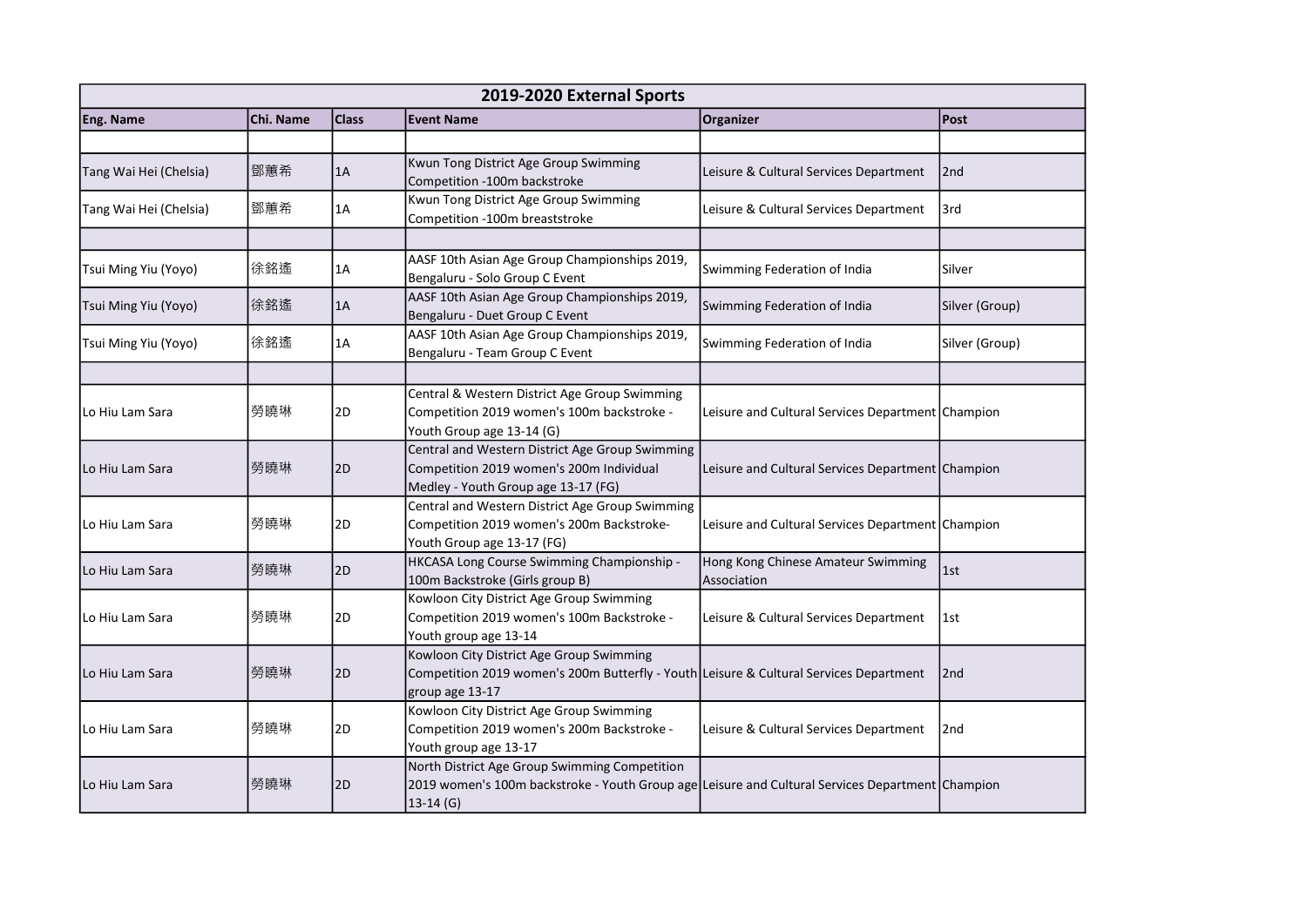|                   | 2019-2020 External Sports |    |                                                                                                                                                                 |                                                     |                  |  |  |
|-------------------|---------------------------|----|-----------------------------------------------------------------------------------------------------------------------------------------------------------------|-----------------------------------------------------|------------------|--|--|
| Lo Hiu Lam Sara   | 勞曉琳                       | 2D | North District Age Group Swimming Competition<br>2019 women's 200m backstroke - Youth Group age Leisure and Cultural Services Department Champion<br>13-17 (FG) |                                                     |                  |  |  |
| Lo Hiu Lam Sara   | 勞曉琳                       | 2D | North District Age Group Swimming Competition<br>2019 women's 200m butterfly - Youth Group age<br>13-17 (FG)                                                    | Leisure and Cultural Services Department   Champion |                  |  |  |
| Lo Hiu Lam Sara   | 勞曉琳                       | 2D | Shamshuipo District Age Group Swimming<br>Competition 2019 women's 200m Backstroke -<br>Youth group age 13-17                                                   | Leisure & Cultural Services Department              | 1st (New Record) |  |  |
| l Lo Hiu Lam Sara | 勞曉琳                       | 2D | Shamshuipo District Age Group Swimming<br>Competition 2019 women's 50m Backstroke -<br>Youth group age 13-14                                                    | Leisure & Cultural Services Department              | 1st              |  |  |
| l Lo Hiu Lam Sara | 勞曉琳                       | 2D | Shamshuipo District Age Group Swimming<br>Competition 2019 women's 100m Backstroke -<br>Youth group age 13-14                                                   | Leisure & Cultural Services Department              | 1st              |  |  |
| Lo Hiu Lam Sara   | 勞曉琳                       | 2D | Shamshuipo District Age Group Swimming<br>Competition 2019 women's 4x50m Freestyle Relay   Leisure & Cultural Services Department<br>Youth Group age 13-17 (FG) |                                                     | 2nd (Group)      |  |  |
| Lo Hiu Lam Sara   | 勞曉琳                       | 2D | Southern District Age Group Swimming<br>Competition 2019 women's 200m Backstroke -<br>Youth group age 13-17                                                     | Leisure & Cultural Services Department              | l 1st            |  |  |
| l Lo Hiu Lam Sara | 勞曉琳                       | 2D | Southern District Age Group Swimming<br>Competition 2019 women's 200m Butterfly - Youth Leisure & Cultural Services Department<br>group age 13-17               |                                                     | l 1st            |  |  |
| lLo Hiu Lam Sara  | 勞曉琳                       | 2D | Southern District Age Group Swimming<br>Competition 2019 women's 200m Individual<br>Medley - Youth group age 13-17                                              | Leisure & Cultural Services Department              | l 1st            |  |  |
| l Lo Hiu Lam Sara | 勞曉琳                       | 2D | Taipo District Age Group Swimming Competition<br>2019 women's 100m Backstroke - Youth group age Leisure & Cultural Services Department<br>$13 - 14$             |                                                     | $\vert$ 1st      |  |  |
| Lo Hiu Lam Sara   | 勞曉琳                       | 2D | Tuen Mun District Age Group Swimming<br>Competition 2019 women's 200m Backstroke -<br>Youth group age 13-17                                                     | Leisure & Cultural Services Department              | 1st              |  |  |
| Lo Hiu Lam Sara   | 勞曉琳                       | 2D | Tuen Mun District Age Group Swimming<br>Competition 2019 women's 200m Individual<br>Medley - Youth group age 13-17                                              | Leisure & Cultural Services Department              | $\vert$ 1st      |  |  |
| Lo Hiu Lam Sara   | 勞曉琳                       | 2D | Tuen Mun District Age Group Swimming<br>Competition 2019 women's 200m Butterfly - Youth Leisure & Cultural Services Department<br>group age 13-17               |                                                     | 2nd              |  |  |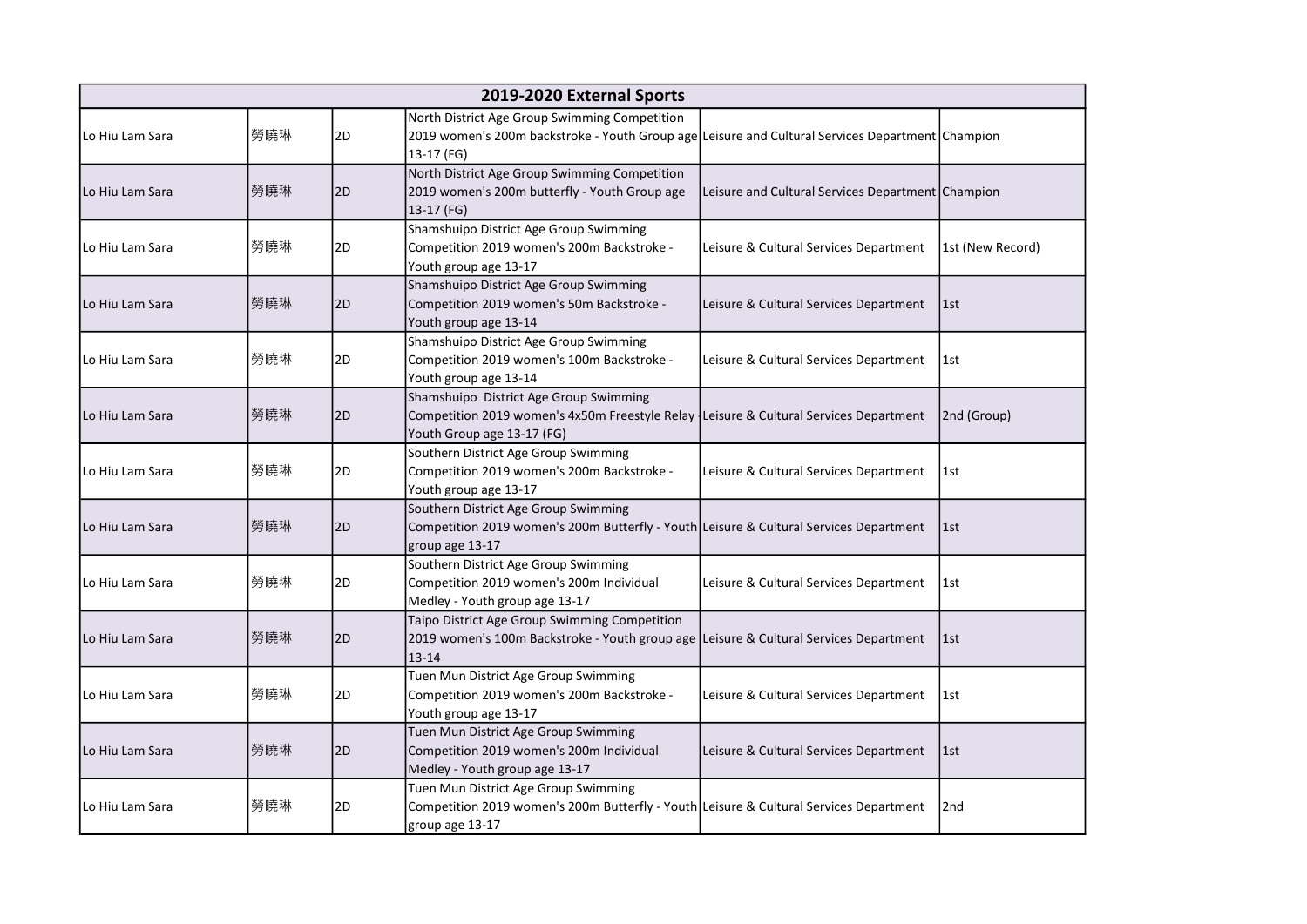|                         | 2019-2020 External Sports |    |                                                                                                                                                              |                                                      |                  |  |  |  |
|-------------------------|---------------------------|----|--------------------------------------------------------------------------------------------------------------------------------------------------------------|------------------------------------------------------|------------------|--|--|--|
| lLo Hiu Lam Sara        | 勞曉琳                       | 2D | YMCA Swimming Gala 2019 (Girls age 12-13) -<br>25m Butterfly                                                                                                 | Young Men's Christian Association                    | 2nd              |  |  |  |
| lLo Hiu Lam Sara        | 勞曉琳                       | 2D | YMCA Swimming Gala 2019 (Girls age 12-13) -<br>100m Individual Medley                                                                                        | Young Men's Christian Association                    | 2nd              |  |  |  |
| Lo Hiu Lam Sara         | 勞曉琳                       | 2D | 50m Backstroke - Girls age 13 or above                                                                                                                       | Hoi Tin Athletic Association Swimming<br>Competition | 3rd              |  |  |  |
|                         |                           |    |                                                                                                                                                              |                                                      |                  |  |  |  |
| Tang Wai Ching (Charis) | 鄧蕙晴                       | 3B | Wong Tai Sin District Age Group Swimming<br>Competition 2019-100m backstroke                                                                                 | Leisure & Cultural Services Department               | 13rd             |  |  |  |
|                         |                           |    |                                                                                                                                                              |                                                      |                  |  |  |  |
| <b>Cheung Margaret</b>  | 張楠深                       | 3C | HKCASA Short Course Swimming Championship<br>2019-20 (100m Backstroke)                                                                                       | Hong Kong Chinese Amateur Swimming<br>Association    | 2nd              |  |  |  |
| Cheung Margaret         | 張楠深                       | 3C | HKCASA Short Course Swimming Championship<br>2019-20 (50m Backstroke)                                                                                        | Hong Kong Chinese Amateur Swimming<br>Association    | 2nd              |  |  |  |
| <b>Cheung Margaret</b>  | 張楠深                       | 3C | HKCASA Short Course Swimming Championship<br>2019-20 (100m Individual Medley)                                                                                | Hong Kong Chinese Amateur Swimming<br>Association    | 3rd              |  |  |  |
| Cheung Margaret         | 張楠深                       | 3C | HKCASA Short Course Swimming Championship<br>2019-20 (4x50m Medley Relay)                                                                                    | Hong Kong Chinese Amateur Swimming<br>Association    | 1st (Group)      |  |  |  |
| <b>Cheung Margaret</b>  | 張楠深                       | 3C | HKCASA Short Course Swimming Championship<br>2019-20 (4x50m Freestyle Relay)                                                                                 | Hong Kong Chinese Amateur Swimming<br>Association    | 1st (Group)      |  |  |  |
|                         |                           |    |                                                                                                                                                              |                                                      |                  |  |  |  |
| Lee Chi Yin, Gianna     | 李姿賢                       | 3D | Hong Kong Artistic Swimming Free Duet Age 13-15                                                                                                              | Hong Kong Amateur Swimming<br>Association            | Champion         |  |  |  |
| Lee Chi Yin, Gianna     | 李姿賢                       | 3D | Hong Kong Artistic Swimming Free Solo Age 13-15                                                                                                              | Hong Kong Amateur Swimming<br>Association            | 3rd Runner up    |  |  |  |
| Lee Chi Yin, Gianna     | 李姿賢                       | 3D | Panasonic Pan Asia Artistic Swimming<br>Championships CUM 15th Hong Kong Artistic<br>Swimming Open Competition 2019 Duet Free-<br>International Age 13-15    | Hong Kong Amateur Swimming<br>Association            | Champion (Group) |  |  |  |
| Lee Chi Yin, Gianna     | 李姿賢                       | 3D | Panasonic Pan Asia Artistic Swimming<br>Championships CUM 15th Hong Kong Artistic<br>Swimming Open Competition 2019 Duet Free-<br>Local Age 13-15            | Hong Kong Amateur Swimming<br>Association            | Champion (Group) |  |  |  |
| Lee Chi Yin, Gianna     | 李姿賢                       | 3D | Panasonic Pan Asia Artistic Swimming<br>Championships CUM 15th Hong Kong Artistic<br>Swimming Open Competition 2019 Solo Free-Local Association<br>Age 13-15 | Hong Kong Amateur Swimming                           | Champion (Group) |  |  |  |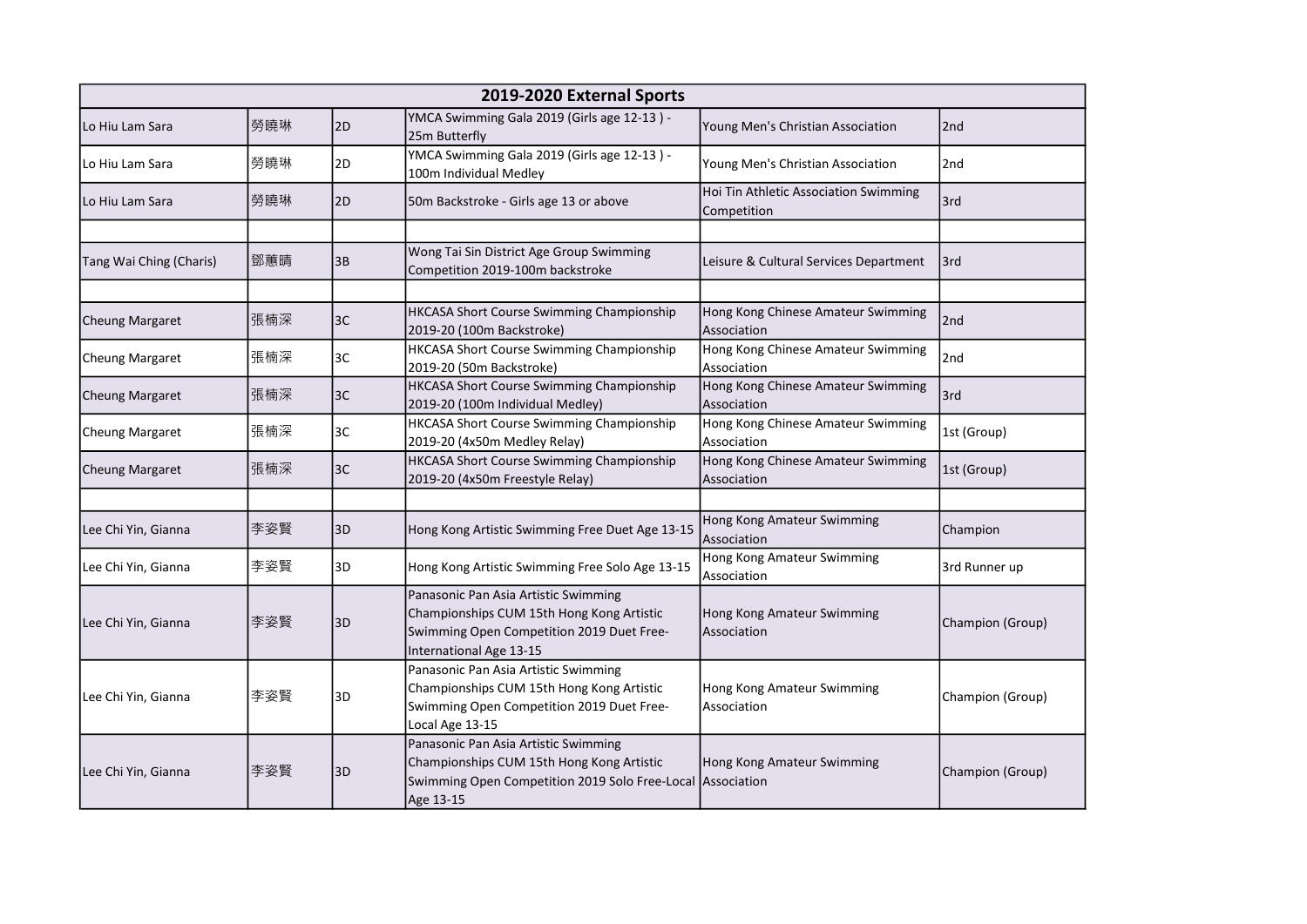|                       | 2019-2020 External Sports |    |                                                                                                                                                   |                                                 |                       |  |  |
|-----------------------|---------------------------|----|---------------------------------------------------------------------------------------------------------------------------------------------------|-------------------------------------------------|-----------------------|--|--|
| Lee Chi Yin, Gianna   | 李姿賢                       | 3D | Panasonic Pan Asia Artistic Swimming<br>Championships CUM 15th Hong Kong Artistic<br>Swimming Open Competition 2019 Team Free-<br>Local Age 13-15 | Hong Kong Amateur Swimming<br>Association       | Champion (Group)      |  |  |
| Lee Chi Yin, Gianna   | 李姿賢                       | 3D | Panasonic Pan Asia Artistic Swimming<br>Championships CUM 15th Hong Kong Artistic<br>Swimming Open Competition 2019 Figure-Local<br>Age 13-15     | Hong Kong Amateur Swimming<br>Association       | 3rd Runner up(Group)  |  |  |
| Lee Chi Yin, Gianna   | 李姿賢                       | 3D | 10th AASF Asian Age Group Championships 2019<br>Artistic Swimming-Duet Free Group B Age 13-15                                                     | Asia Swimming Federation                        | 5th Runner Up (Group) |  |  |
| Lee Chi Yin (Gianna)  | 李姿賢                       | 3D | 11th Asia Pacific Open & Age Group Artistic<br>Swimming Championships 2019 Team Group B                                                           | Negeri Sembilan Amateur Swimming<br>Association | Champion (Group)      |  |  |
| Lee Chi Yin (Gianna)  | 李姿賢                       | 3D | 11th Asia Pacific Open & Age Group Artistic<br>Swimming Championships 2019 Duet Group B                                                           | Negeri Sembilan Amateur Swimming<br>Association | 1st Runner Up (Group) |  |  |
| Lee Chi Yin, Gianna   | 李姿賢                       | 3D | 體校乙組雙人自由自選                                                                                                                                        | 中華人民共和國第二屆青年運動會                                 | 5th Runner up (Group) |  |  |
| Lee Chi Yin, Gianna   | 李姿賢                       | 3D | 體校乙組集體自由自選                                                                                                                                        | 中華人民共和國第二屆青年運動會                                 | 5th Runner up (Group) |  |  |
|                       |                           |    |                                                                                                                                                   |                                                 |                       |  |  |
| Man Wai Yan (Annabel) | 文蔚慇                       | 4C | All China Youth U16 Athletics Championships (HK<br>Athletic Team) -400M                                                                           | <b>Chinese Athletics Association</b>            | 8th                   |  |  |
| Man Wai Yan (Annabel) | 文蔚慇                       | 4C | All China Youth U16 Athletics Championships (HK<br>Athletic Team) -200M                                                                           | <b>Chinese Athletics Association</b>            | 13th                  |  |  |
| Man Wai Yan (Annabel) | 文蔚慇                       | 4C | ASICS Hong Kong Junior Age Group Athletic<br>Championships 2019-400M                                                                              | Hong Kong Amataur Athletic Association          | Champion              |  |  |
| Man Wai Yan (Annabel) | 文蔚慇                       | 4C | Islands Districit Athletic Competition 2019-Long<br>Jump                                                                                          | Leisure & Cultural Services Department          | Champion              |  |  |
| Man Wai Yan (Annabel) | 文蔚慇                       | 4C | Islands Districit Athletic Competition 2019-High<br>Jump                                                                                          | Leisure & Cultural Services Department          | Champion              |  |  |
| Man Wai Yan (Annabel) | 文蔚慇                       | 4C | Islands Districit Athletic Competition 2019-400M                                                                                                  | Leisure & Cultural Services Department          | Champion (New Record) |  |  |
| Man Wai Yan (Annabel) | 文蔚慇                       | 4C | Kowloon City Districit Athletic Competition 2019-<br>High Jump                                                                                    | Leisure & Cultural Services Department          | Champion              |  |  |
| Man Wai Yan (Annabel) | 文蔚慇                       | 4C | Kowloon City Districit Athletic Competition 2019-<br>Long Jump                                                                                    | Leisure & Cultural Services Department          | Champion              |  |  |
| Man Wai Yan (Annabel) | 文蔚慇                       | 4C | Kowloon City Districit Athletic Competition 2019-<br>400M                                                                                         | Leisure & Cultural Services Department          | Champion (New Record) |  |  |
| Man Wai Yan (Annabel) | 文蔚慇                       | 4C | Pacers New Year Track and Field League 2020 -<br>Long Jump                                                                                        | <b>Pacers Athletics Club</b>                    | Champion              |  |  |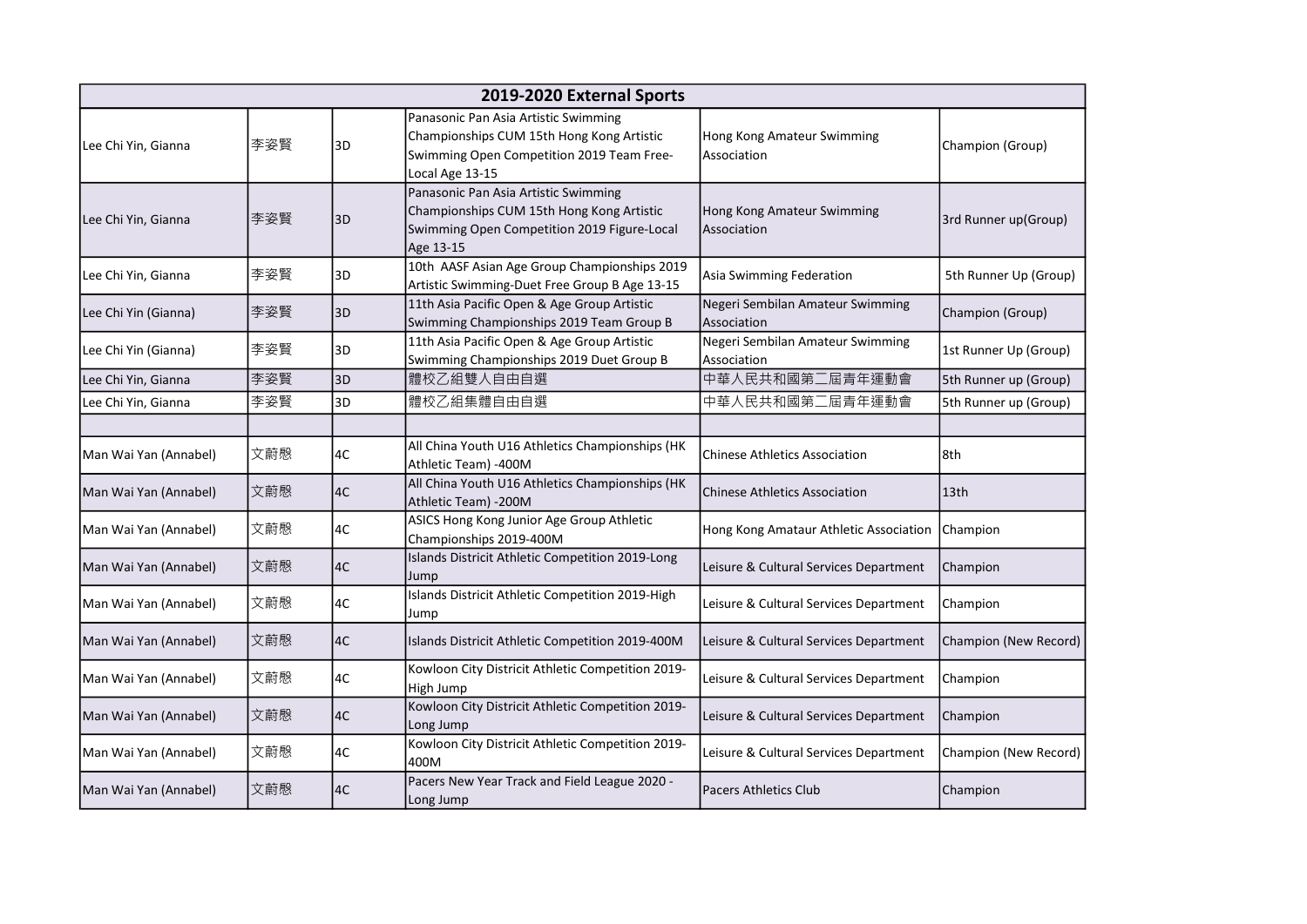|                          | 2019-2020 External Sports |    |                                                                                       |                                                   |                                                |  |  |  |
|--------------------------|---------------------------|----|---------------------------------------------------------------------------------------|---------------------------------------------------|------------------------------------------------|--|--|--|
| Man Wai Yan (Annabel)    | 文蔚慇                       | 4C | Pacers New Year Track and Field League 2020 -<br>200M                                 | <b>Pacers Athletics Club</b>                      | Champion                                       |  |  |  |
| Man Wai Yan (Annabel)    | 文蔚慇                       | 4C | Pacers New Year Track and Field League 2020 -<br>400M                                 | <b>Pacers Athletics Club</b>                      | Champion (New Record)                          |  |  |  |
| Man Wai Yan (Annabel)    | 文蔚慇                       | 4C | Pacers New Year Track and Field League 2020                                           | <b>Pacers Athletics Club</b>                      | Individual Champion                            |  |  |  |
| Man Wai Yan (Annabel)    | 文蔚慇                       | 4C | The 26th Citizen Junior Athletics Championships<br>2019 (Junior) - 400M               | The Citizen Athletic Association                  | Champion (New Record)                          |  |  |  |
| Man Wai Yan (Annabel)    | 文蔚慇                       | 4C | The 26th Citizen Junior Athletics Championships<br>2019 (Junior) - Long Jump          | The Citizen Athletic Association                  | 3rd runner up                                  |  |  |  |
| Man Wai Yan (Annabel)    | 文蔚慇                       | 4C | Tuen Mun Districit Athletic Competition 2019-<br>400M                                 | Leisure & Cultural Services Department            | Champion (New Record)                          |  |  |  |
| Man Wai Yan (Annabel)    | 文蔚慇                       | 4C | 2019粤港澳大湾區青少年田徑邀请赛<br>(香港田徑隊代表) - 400M (女子 U16)                                       | 中國田徑協會                                            | Champion                                       |  |  |  |
|                          |                           |    |                                                                                       |                                                   |                                                |  |  |  |
| Janice Wong Wan Tim      | 黃韻恬                       | 4D | 2019 Singapore Cadets Challenge                                                       | Singapore fencing association                     | Women's Epee,<br>Individual event,<br>champion |  |  |  |
|                          |                           |    |                                                                                       |                                                   |                                                |  |  |  |
| Wong Suet Ching (Cheryl) | 黃雪晴                       | 5B | Sai Kung District Swimming Competition Girls Age<br>Group 15-17 200m Individual Medly | Leisure & Cultural Services Department            | Champion (New Record)                          |  |  |  |
| Wong Suet Ching (Cheryl) | 黃雪晴                       | 5B | Sai Kung District Swimming Competition Girls Age<br>Group 15-17 50m Breastroke        | Leisure & Cultural Services Department            | Champion (New Record)                          |  |  |  |
| Wong Suet Ching (Cheryl) | 黃雪晴                       | 5B | Sai Kung District Swimming Competition Girls Age<br>Group 15-17 100m Breastroke       | Leisure & Cultural Services Department            | Champion (New Record)                          |  |  |  |
| Wong Suet Ching (Cheryl) | 黃雪晴                       | 5B | The 34th NT District Swimming Competition Girls<br>Goup H 4*50m Freestyle Relay       | Leisure & Cultural Services Department            | Champion                                       |  |  |  |
| Wong Suet Ching (Cheryl) | 黃雪晴                       | 5B | The 34th NT District Swimming Competition Girls<br>Goup H 4*50m Medley Relay          | Leisure & Cultural Services Department            | Champion                                       |  |  |  |
| Wong Suet Ching (Cheryl) | 黃雪晴                       | 5B | The 34th NT District Swimming Competition Girls<br>Goup H 200m Individual Medley      | Leisure & Cultural Services Department            | First-runner up                                |  |  |  |
| Wong Suet Ching (Cheryl) | 黃雪晴                       | 5B | The 34th NT District Swimming Competition Girls<br>Goup H 100m Butterfly              | Leisure & Cultural Services Department            | First-runner up                                |  |  |  |
| Wong Suet Ching (Cheryl) | 黃雪晴                       | 5B | The 44th Open Water Championship Girls Student<br>Competion Category 800m             | <b>HKSLL</b>                                      | Champion                                       |  |  |  |
| Wong Suet Ching (Cheryl) | 黃雪晴                       | 5B | 2019 Anniversary (Short Course) Swimming<br>Championship 50m Freestyle                | Hong Kong Chinese Amateur Swimming<br>Association | Champion                                       |  |  |  |
| Wong Suet Ching (Cheryl) | 黃雪晴                       | 5B | 2019 Anniversary (Short Course) Swimming<br>Championship 50m Breastroke               | Hong Kong Chinese Amateur Swimming<br>Association | Champion                                       |  |  |  |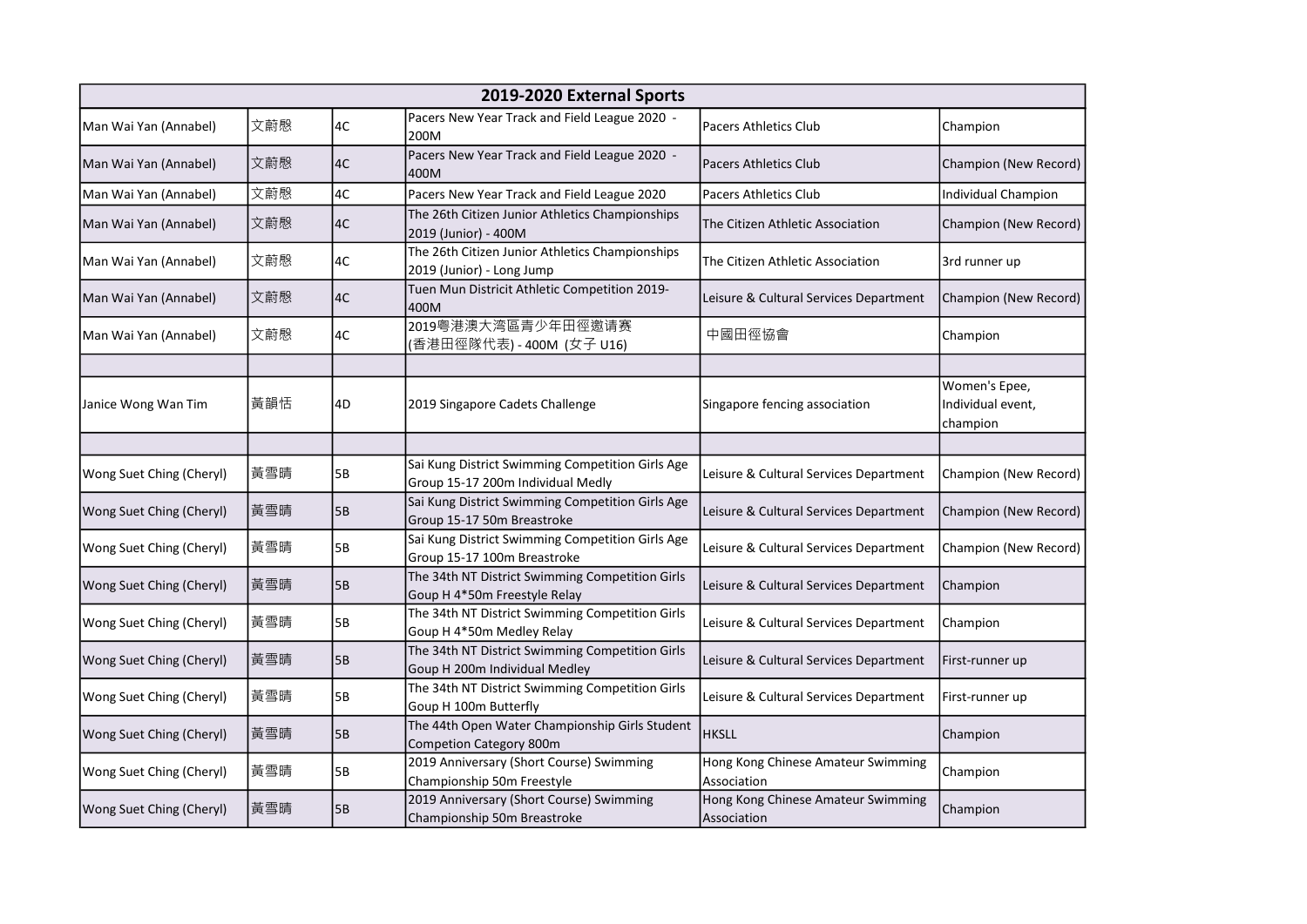| 2019-2020 External Sports |     |    |                                                                                                                    |                                                   |                  |  |  |
|---------------------------|-----|----|--------------------------------------------------------------------------------------------------------------------|---------------------------------------------------|------------------|--|--|
| Wong Suet Ching (Cheryl)  | 黃雪晴 | 5B | 2019 Anniversary (Short Course) Swimming<br>Championship 100m Individual Medley                                    | Hong Kong Chinese Amateur Swimming<br>Association | Champion         |  |  |
| Wong Suet Ching (Cheryl)  | 黃雪晴 | 5B | 2019 Anniversary (Short Course) Swimming<br>Championship 50m Butterfly                                             | Hong Kong Chinese Amateur Swimming<br>Association | First-runner up  |  |  |
| Wong Suet Ching (Cheryl)  | 黃雪晴 | 5B | 2019 Anniversary (Short Course) Swimming<br>Championship 4*50m Medley Relay                                        | Hong Kong Chinese Amateur Swimming<br>Association | First-runner up  |  |  |
| Wong Suet Ching (Cheryl)  | 黃雪晴 | 5B | 2019 Anniversary (Short Course) Swimming<br>Championship-Individual All-Round Award                                | Hong Kong Chinese Amateur Swimming<br>Association |                  |  |  |
| Wong Suet Ching (Cheryl)  | 黃雪晴 | 5B | 2019-20 Div.I Age Group Long Course Swimming<br>Competition Girls Age Group 15-17 200m<br><b>Individual Medley</b> | Hong Kong Amateur Swimming<br>Association         | Champion         |  |  |
| Wong Suet Ching (Cheryl)  | 黃雪晴 | 5B | 2019-20 Div.I Age Group Long Course Swimming<br>Competition Girls Age Group 15-17 100m<br><b>Breastroke</b>        | Hong Kong Amateur Swimming<br>Association         | Champion         |  |  |
| Wong Suet Ching (Cheryl)  | 黃雪晴 | 5В | 2019-20 Div.I Age Group Short Course Swimming<br>Competition Girls Age Group 15-17 200m<br>Individual Medley       | Hong Kong Amateur Swimming<br>Association         | First-runner up  |  |  |
| Wong Suet Ching (Cheryl)  | 黃雪晴 | 5B | 2019-20 Div.I Age Group Short Course Swimming<br>Competition Girls Age Group 15-17 400m<br>Individual Medley       | Hong Kong Amateur Swimming<br>Association         | First-runner up  |  |  |
| Wong Suet Ching (Cheryl)  | 黃雪晴 | 5B | 2019-20 Div.I Age Group Long Course Swimming<br>Competition Girls Age Group 15-17 200m Freestyle Association       | Hong Kong Amateur Swimming                        | Second-runner up |  |  |
| Wong Suet Ching (Cheryl)  | 黃雪晴 | 5B | 58th Hong Kong - Macau Interport Swimming<br>Competition Girls Open Grade 4*50m Medley<br>Relay                    | Hong Kong Amateur Swimming<br>Association         | First-runner up  |  |  |
| Wong Suet Ching (Cheryl)  | 黃雪晴 | 5B | 58th Hong Kong - Macau Interport Swimming<br>Competition Girls Open Grade 200m Freestyle                           | Hong Kong Amateur Swimming<br>Association         | Second-runner up |  |  |
| Wong Suet Ching (Cheryl)  | 黃雪晴 | 5B | 58th Hong Kong - Macau Interport Swimming<br>Competition Girls Open Grade 50m Butterfly                            | Hong Kong Amateur Swimming<br>Association         | Second-runner up |  |  |
|                           |     |    |                                                                                                                    |                                                   |                  |  |  |
| Yip Hoi Ching(Catherine)  | 葉海晴 | 5C | Islands District Age Group Swimming Competition<br>(Group F) Women's 50m Freestyle                                 | Leisure & Cultural Services Department            | 1st              |  |  |
| Yip Hoi Ching(Catherine)  | 葉海晴 | 5C | Islands District Age Group Swimming Competition<br>(Group F) Women's 50m Breaststroke                              | Leisure & Cultural Services Department            | 1st              |  |  |
| Yip Hoi Ching(Catherine)  | 葉海晴 | 5C | Islands District Age Group Swimming Competition<br>(Group F) Women's 50m Backstroke                                | Leisure & Cultural Services Department            | 2nd              |  |  |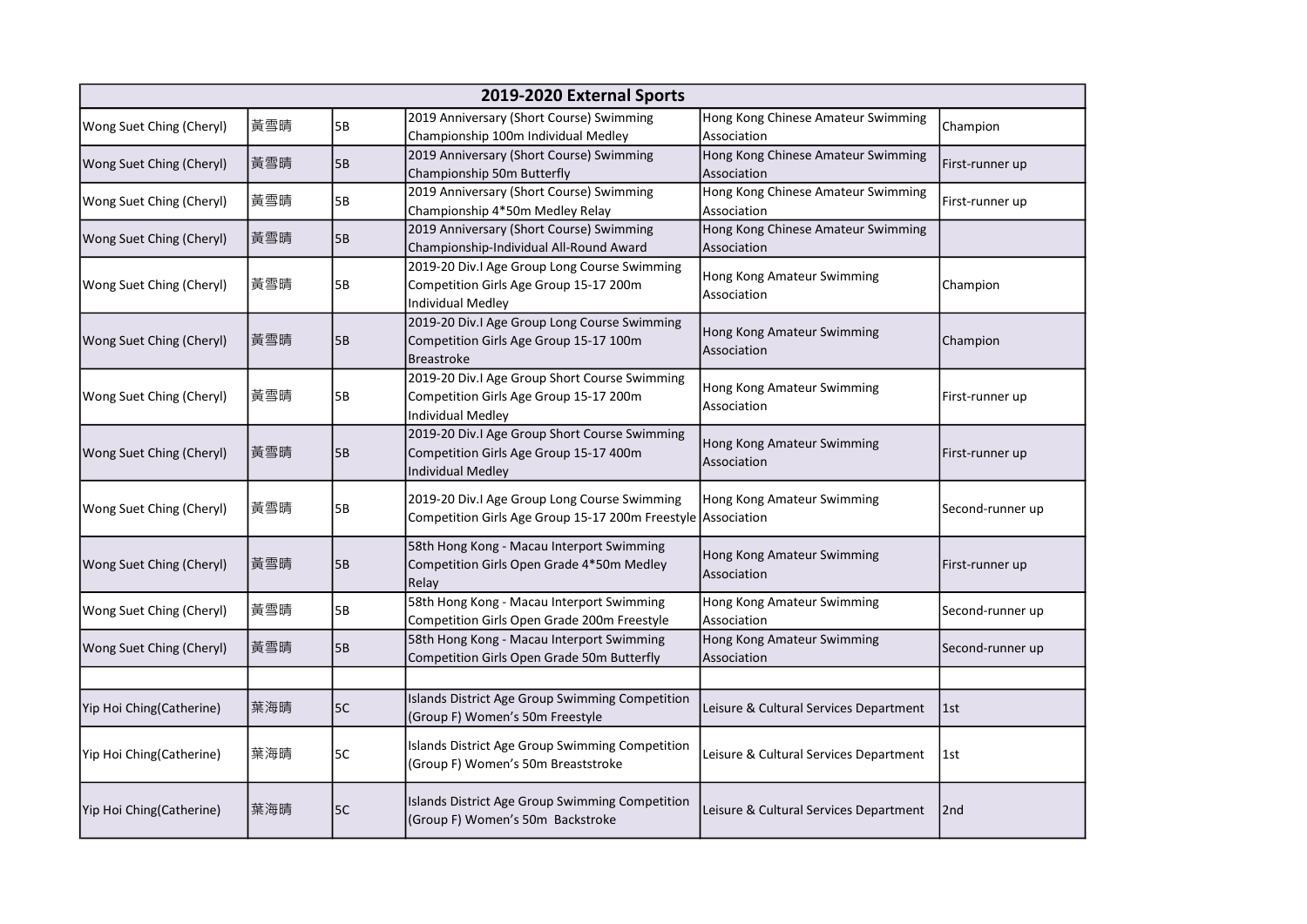|                           | 2019-2020 External Sports |           |                                                                                       |                                        |                 |  |  |  |
|---------------------------|---------------------------|-----------|---------------------------------------------------------------------------------------|----------------------------------------|-----------------|--|--|--|
| Yip Hoi Ching(Catherine)  | 葉海晴                       | 5C        | Shatin District Age Group Swimming Competition<br>(Group F) Women's 50m Freestyle     | Leisure & Cultural Services Department | l3rd            |  |  |  |
| Yip Hoi Ching(Catherine)  | 葉海晴                       | 5C        | Shatin District Age Group Swimming Competition<br>(Group F) Women's 50m Breaststroke  | Leisure & Cultural Services Department | 3rd             |  |  |  |
| Yip Hoi Ching(Catherine)  | 葉海晴                       | 5C        | Shatin District Age Group Swimming Competition<br>(Group F) Women's 100m Breaststroke | Leisure & Cultural Services Department | 3rd             |  |  |  |
| Yip Hoi Ching(Catherine)  | 葉海晴                       | <b>5C</b> | Tai Po District Age Group Swimming Competition<br>(Group F) Women's 50m Freestyle     | Leisure & Cultural Services Department | 1st             |  |  |  |
| Yip Hoi Ching(Catherine)  | 葉海晴                       | 5C        | Tai Po District Age Group Swimming Competition<br>(Group F) Women's 50m Breaststroke  | Leisure & Cultural Services Department | 1st             |  |  |  |
| Yip Hoi Ching(Catherine)  | 葉海晴                       | 5C        | Tai Po District Age Group Swimming Competition<br>(Group F) Women's 50m Backstroke    | Leisure & Cultural Services Department | 2nd             |  |  |  |
| Yip Hoi Ching(Catherine)  | 葉海晴                       | 5C        | Yau Tsim Mong Age Group Swimming Competition<br>(Group F) Women's 50m Backstroke      | Leisure & Cultural Services Department | l 1st           |  |  |  |
| Yip Hoi Ching (Catherine) | 葉海晴                       | 5C        | Yau Tsim Mong Age Group Swimming Competition<br>(Group F) Women's 50m Breaststroke    | Leisure & Cultural Services Department | 2 <sub>nd</sub> |  |  |  |
|                           |                           |           |                                                                                       |                                        |                 |  |  |  |
| Mak Pui Yu Cherry         | 麥珮榆                       | 5D        | Kwai Tsing District Age Group Table Tennis<br>Competition                             | LCSD                                   | 3rd             |  |  |  |
| Mak Pui Yu Cherry         | 麥珮榆                       | 5D        | Shatin District Age Group Table Tennis<br>Competition                                 | LCSD                                   | 3rd             |  |  |  |
|                           |                           |           |                                                                                       |                                        |                 |  |  |  |
| IAU Yat Sin Candice       | 區逸蒨                       | 5E        | Kowloon City District Age Group Competition 2019<br>- Breststroke 100M                | Leisure & Cultural Services Department | Champion        |  |  |  |
| <b>AU Yat Sin Candice</b> | 區逸蒨                       | <b>5E</b> | Kowloon City District Age Group Competition 2019<br>Backstroke 100M                   | Leisure & Cultural Services Department | 1st Runner up   |  |  |  |
| AU Yat Sin Candice        | 區逸蒨                       | 5E        | Kowloon City District Age Group Competition<br>2019- Butterfly 100M                   | Leisure & Cultural Services Department | 2nd Runner up   |  |  |  |
|                           |                           |           |                                                                                       |                                        |                 |  |  |  |
| Agnes Mak                 | 麥安穎                       | <b>5E</b> | 周年 (短池)游泳團體錦標賽2019: 女甲<br>100米自由泳                                                     | 香港中華業餘游泳聯會                             | 1st             |  |  |  |
| <b>Agnes Mak</b>          | 麥安穎                       | <b>5E</b> | 周年(短池)游泳團體錦標賽2019:女甲<br>50米背泳                                                         | 香港中華業餘游泳聯會                             | 2nd             |  |  |  |
| Agnes Mak                 | 麥安穎                       | 5E        | 周年 (短池)游泳團體錦標賽2019: 女甲<br>100米背泳                                                      | 香港中華業餘游泳聯會                             | 2nd             |  |  |  |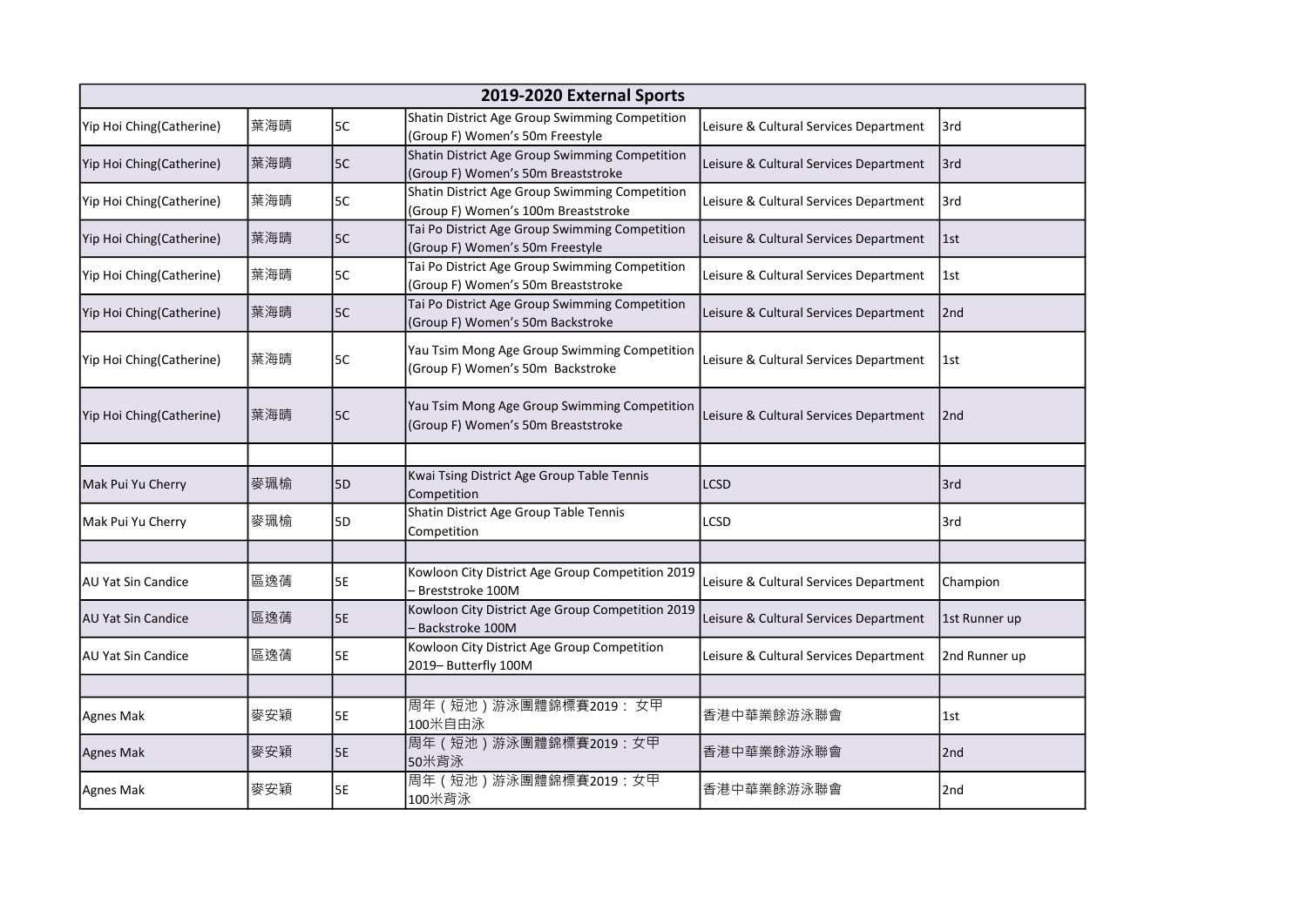| 2019-2020 External Sports |     |                 |                                                                                     |                                        |                       |  |  |
|---------------------------|-----|-----------------|-------------------------------------------------------------------------------------|----------------------------------------|-----------------------|--|--|
| Agnes Mak                 | 麥安穎 | 5E              | 周年 (短池)游泳團體錦標賽2019: 女甲<br>4X50米四式接力                                                 | 香港中華業餘游泳聯會                             | 1st                   |  |  |
| Agnes Mak                 | 麥安穎 | 5E              | 周年 (長池) 游泳團體錦標賽2019: 女甲<br>200米背泳                                                   | 香港中華業餘游泳聯會                             | 1st                   |  |  |
| <b>Agnes Mak</b>          | 麥安穎 | <b>5E</b>       | 周年(長池)游泳團體錦標賽2019:女甲<br>50米背泳                                                       | 香港中華業餘游泳聯會                             | 2nd                   |  |  |
| Agnes Mak                 | 麥安穎 | <b>5E</b>       | 周年 (長池) 游泳團體錦標賽2019: 女甲4x100<br>米四式接力                                               | 香港中華業餘游泳聯會                             | 1st                   |  |  |
| Agnes Mak                 | 麥安穎 | <b>5E</b>       | 觀塘區分齡游泳比賽2019: 200m breastroke                                                      | <b>LCSD</b>                            | 2nd                   |  |  |
| Agnes Mak                 | 麥安穎 | 5E              | 觀塘區分齡游泳比賽2019: 200m individual<br>medley                                            | LCSD                                   | 1st                   |  |  |
| Agnes Mak                 | 麥安穎 | 5E              | 觀塘區分齡游泳比賽2019: 200m backstroke                                                      | LCSD                                   | 1st                   |  |  |
|                           |     |                 |                                                                                     |                                        |                       |  |  |
| Lam Yan Yee Natasha       | 林欣頤 | 2E              | Kowloon City District Age Group Athletics<br>Competition 2019 (Group E) - 100m      | Leisure & Cultural Services Department | Champion              |  |  |
| Or Wing Lam Melinda       | 柯穎霖 | 4D              | Kowloon City District Age Group Athletics<br>Competition 2019 (Group D) - 100m      | Leisure & Cultural Services Department | Champion              |  |  |
| Sin Tsoi Ying Martha      | 洗采瑩 | $\overline{AB}$ | Kowloon City District Age Group Athletics<br>Competition 2019 (Group D) - 100m      | Leisure & Cultural Services Department | 2nd runner-up         |  |  |
| Lam Yan Yee Natasha       | 林欣頤 | 2E              | Kowloon City District Age Group Athletics<br>Competition 2019 (Group E) - 200m      | Leisure & Cultural Services Department | Champion (New Record) |  |  |
| Or Wing Lam Melinda       | 柯穎霖 | 4D              | Kowloon City District Age Group Athletics<br>Competition 2019 (Group D) - 200m      | Leisure & Cultural Services Department | Champion (New Record) |  |  |
| Yiu Hoi Ki Alyssia        | 姚鎧淇 | 3B              | Kowloon City District Age Group Athletics<br>Competition 2019 (Group D) - 200m      | Leisure & Cultural Services Department | 1st runner-up         |  |  |
| Man Wai Yan (Annabel)     | 文蔚慇 | 4C              | Kowloon City District Age Group Athletics<br>Competition 2019 (Group D) - 400m      | Leisure & Cultural Services Department | Champion (New Record) |  |  |
| Cheung Ka Ming (Kalina)   | 張家明 | 5A              | Kowloon City District Age Group Athletics<br>Competition 2019 (Open) - 800m         | Leisure & Cultural Services Department | 1st runner-up         |  |  |
| Wong Ching Kwan Janice    | 黃靖鈞 | 5 <sub>D</sub>  | Kowloon City District Age Group Athletics<br>Competition 2019 (Open) - 800m         | Leisure & Cultural Services Department | 2nd runner-up         |  |  |
| Chu Hok Yan (Hoiley)      | 朱學欣 | 4B              | Kowloon City District Age Group Athletics<br>Competition 2019 (Open) - 800m         | Leisure & Cultural Services Department | 3rd runner-up         |  |  |
| Cheung Ka Ming (Kalina)   | 張家明 | 5A              | Kowloon City District Age Group Athletics<br>Competition 2019 (Open) - 1500m        | Leisure & Cultural Services Department | Champion              |  |  |
| Ho Wai Kiu Carrie         | 何惠蕎 | 6C              | Kowloon City District Age Group Athletics<br>Competition 2019 (Group C) - High Jump | Leisure & Cultural Services Department | Champion              |  |  |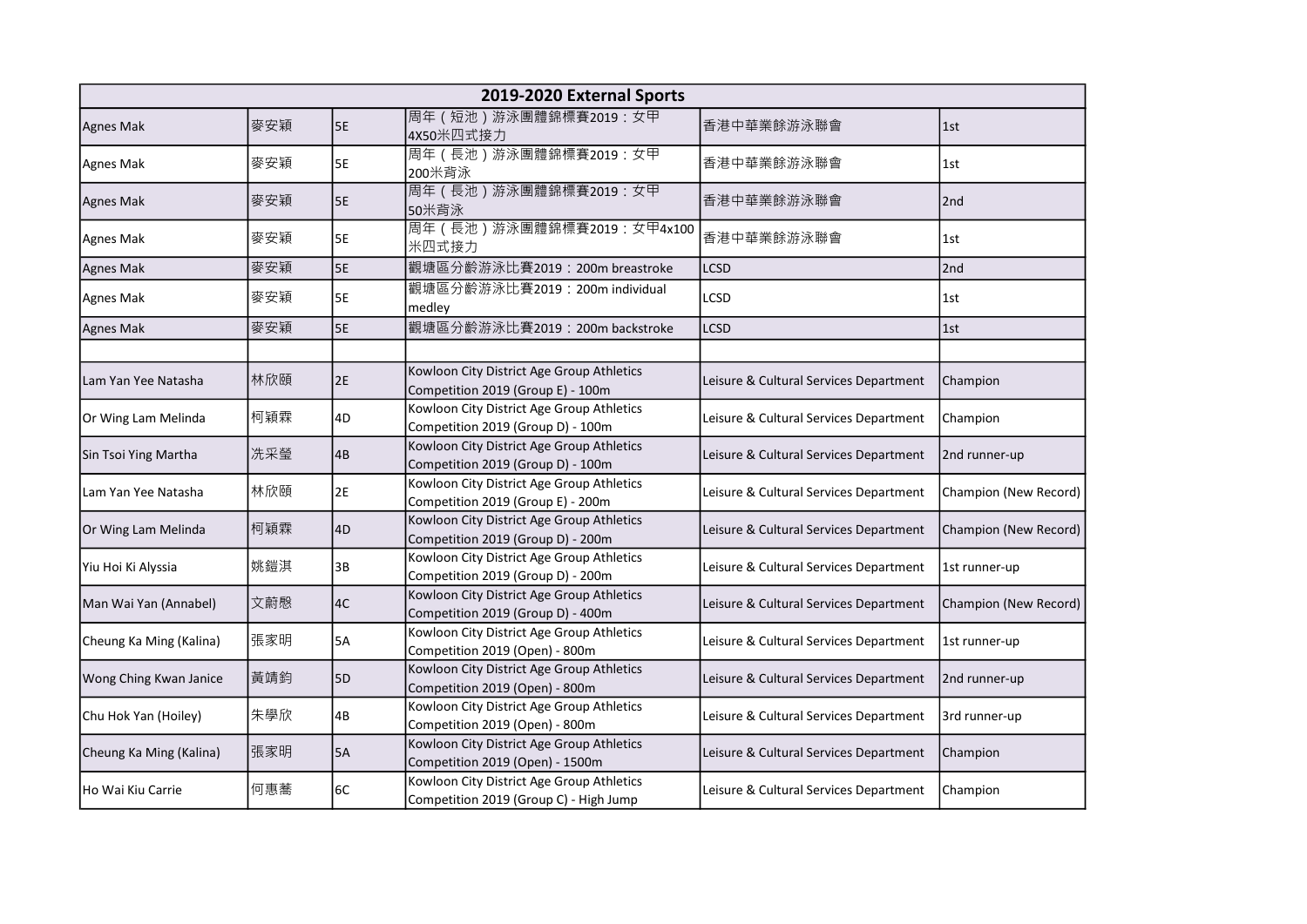| 2019-2020 External Sports |     |                |                                                                                        |                                        |                       |  |  |
|---------------------------|-----|----------------|----------------------------------------------------------------------------------------|----------------------------------------|-----------------------|--|--|
| Man Wai Yan (Annabel)     | 文蔚慇 | 4C             | Kowloon City District Age Group Athletics<br>Competition 2019 (Group D) - High Jump    | Leisure & Cultural Services Department | Champion              |  |  |
| Yau Yue Fung (Yvonne)     | 邱御風 | 4C             | Kowloon City District Age Group Athletics<br>Competition 2019 (Group D) - High Jump    | Leisure & Cultural Services Department | 1st runner-up         |  |  |
| Tse Yu Sum Maisie         | 謝宇琛 | 2A             | Kowloon City District Age Group Athletics<br>Competition 2019 (Group D) - High Jump    | Leisure & Cultural Services Department | 3rd runner-up         |  |  |
| Man Wai Yan (Annabel)     | 文蔚慇 | 4C             | Kowloon City District Age Group Athletics<br>Competition 2019 (Group D) - Long Jump    | Leisure & Cultural Services Department | Champion              |  |  |
| Chan Ka Wai (Karry)       | 陳嘉慧 | 6 <sub>D</sub> | Kowloon City District Age Group Athletics<br>Competition 2019 (Group C) - Long Jump    | Leisure & Cultural Services Department | Champion              |  |  |
| Ng Yuk Yue Cythia         | 吳育瑜 | 5 <sub>D</sub> | Kowloon City District Age Group Athletics<br>Competition 2019 (Group C) - Long Jump    | Leisure & Cultural Services Department | 1st runner-up         |  |  |
| Sin Tsoi Ying Martha      | 洗采瑩 | 4B             | Kowloon City District Age Group Athletics<br>Competition 2019 (Group D) - Long Jump    | Leisure & Cultural Services Department | 3rd runner-up         |  |  |
| Leung Tsz Ki Evelyn       | 梁芷淇 | 3A             | Kowloon City District Age Group Athletics<br>Competition 2019 (Group D) - 4x100m Relay | Leisure & Cultural Services Department | Champion (Group)      |  |  |
| Wan Nok Yi Elle           | 温諾怡 | 3B             | Kowloon City District Age Group Athletics<br>Competition 2019 (Group D) - 4x100m Relay | Leisure & Cultural Services Department | Champion (Group)      |  |  |
| Yiu Hoi Ki Alyssia        | 姚鎧淇 | 3B             | Kowloon City District Age Group Athletics<br>Competition 2019 (Group D) - 4x100m Relay | Leisure & Cultural Services Department | Champion (Group)      |  |  |
| Yeung Yee Fei Venus       | 楊綺霏 | 3C             | Kowloon City District Age Group Athletics<br>Competition 2019 (Group D) - 4x100m Relay | Leisure & Cultural Services Department | Champion (Group)      |  |  |
| Or Wing Lam Melinda       | 柯穎霖 | 4D             | Kowloon City District Age Group Athletics<br>Competition 2019 (Group D) - 4x100m Relay | Leisure & Cultural Services Department | 1st runner-up (Group) |  |  |
| Sin Tsoi Ying Martha      | 洗采瑩 | 4B             | Kowloon City District Age Group Athletics<br>Competition 2019 (Group D) - 4x100m Relay | Leisure & Cultural Services Department | 1st runner-up (Group) |  |  |
| Cheong Hei Lam Valerie    | 莊烯琳 | 3E             | Kowloon City District Age Group Athletics<br>Competition 2019 (Group D) - 4x100m Relay | Leisure & Cultural Services Department | 1st runner-up (Group) |  |  |
| Wong Po Yin Bonnie        | 黃寶賢 | 2C             | Kowloon City District Age Group Athletics<br>Competition 2019 (Group D) - 4x100m Relay | Leisure & Cultural Services Department | 1st runner-up (Group) |  |  |
| Mai Lee Yiu (Yuki)        | 麥吏堯 | 2A             | Kowloon City District Age Group Athletics<br>Competition 2019 (Group D) - 4x100m Relay | Leisure & Cultural Services Department | 2nd runner-up (Group) |  |  |
| Chan Chi Lam (Zinna)      | 陳姿霖 | 2B             | Kowloon City District Age Group Athletics<br>Competition 2019 (Group D) - 4x100m Relay | Leisure & Cultural Services Department | 2nd runner-up (Group) |  |  |
| Lin Sze Wun               | 林詩媛 | 2D             | Kowloon City District Age Group Athletics<br>Competition 2019 (Group D) - 4x100m Relay | Leisure & Cultural Services Department | 2nd runner-up (Group) |  |  |
| Lo Cheuk Wing (Colby)     | 盧芍穎 | 2E             | Kowloon City District Age Group Athletics<br>Competition 2019 (Group D) - 4x100m Relay | Leisure & Cultural Services Department | 2nd runner-up (Group) |  |  |
|                           |     |                |                                                                                        |                                        |                       |  |  |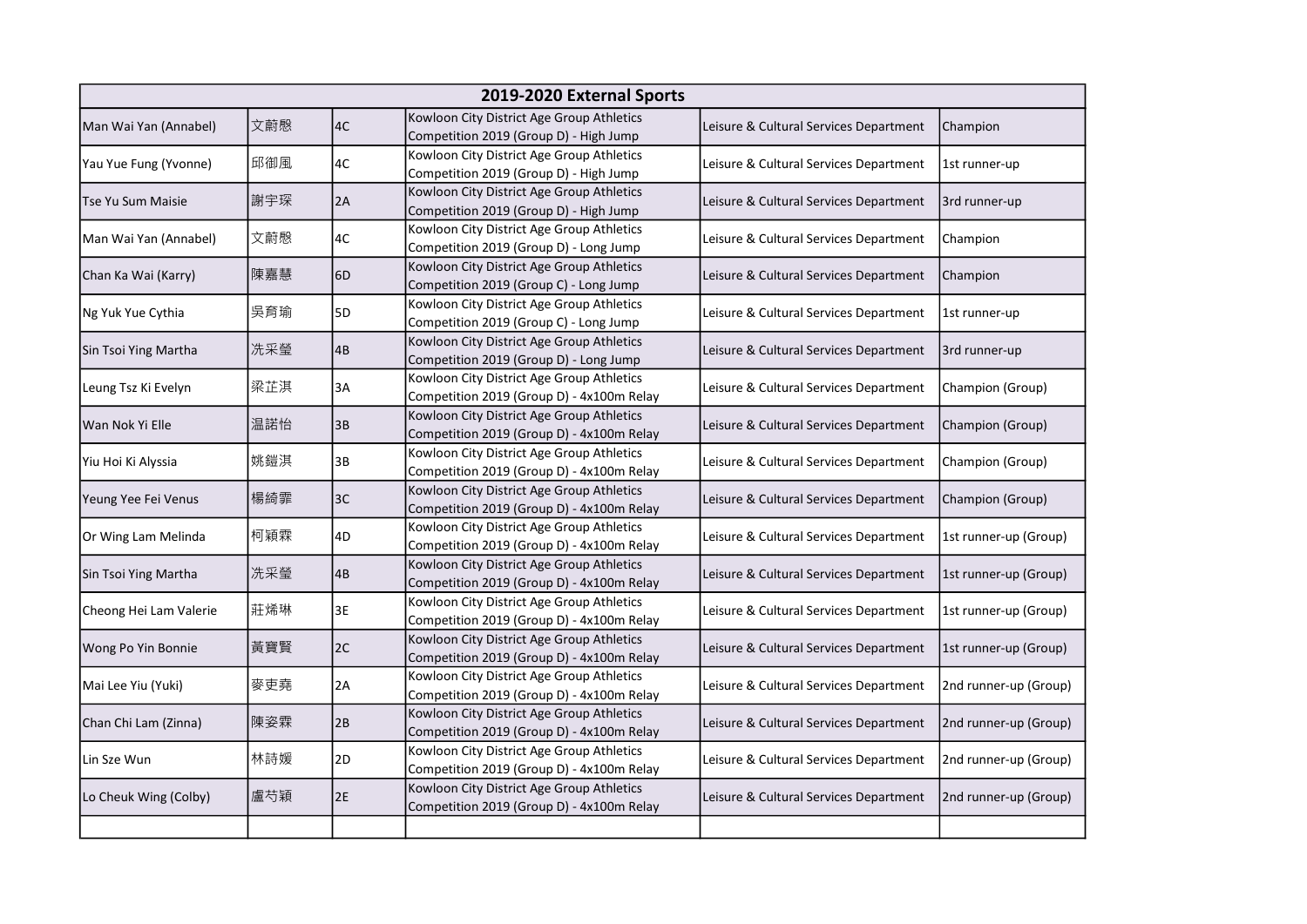|                         | 2019-2020 External Sports |                |                                                                                  |                                        |                  |  |  |  |
|-------------------------|---------------------------|----------------|----------------------------------------------------------------------------------|----------------------------------------|------------------|--|--|--|
| Cheung Ka Ming (Kalina) | 張家明                       | 5A             | Kung Tong District Age Group Athletics<br>Competition 2019 (Open) - 800m         | Leisure & Cultural Services Department | 1st Runner-up    |  |  |  |
| Cheung Ka Ming (Kalina) | 張家明                       | <b>5A</b>      | Kung Tong District Age Group Athletics<br>Competition 2019 (Open) - 4x400m Relay | Leisure & Cultural Services Department | Champion (Group) |  |  |  |
| Wong Ching Kwan Janice  | 黃靖鈞                       | 5 <sub>D</sub> | Kung Tong District Age Group Athletics<br>Competition 2019 (Open) - 4x400m Relay | Leisure & Cultural Services Department | Champion (Group) |  |  |  |
| Ng Yuk Yue Cythia       | 吳育瑜                       | 5D             | Kung Tong District Age Group Athletics<br>Competition 2019 (Open) - 4x400m Relay | Leisure & Cultural Services Department | Champion (Group) |  |  |  |
| Yau Sin To Priscilla    | 丘羨陶                       | 6B             | Kung Tong District Age Group Athletics<br>Competition 2019 (Open) - 4x400m Relay | Leisure & Cultural Services Department | Champion (Group) |  |  |  |
| Hui Ting Yan (Vicky)    | 許婷欣                       | 5B             | Sai Kung District Age Group Athletics Competition<br>2019 (Group C) - Discus     | Leisure & Cultural Services Department | Champion         |  |  |  |
| Cheung Hoi Lam (Ellie)  | 張海琳                       | 5 <sub>D</sub> | Sai Kung District Age Group Athletics Competition<br>2019 (Group C) - Discus     | Leisure & Cultural Services Department | 1st Runner-up    |  |  |  |
| Cheung Hoi Lam (Ellie)  | 張海琳                       | 5D             | Sai Kung District Age Group Athletics Competition<br>2019 (Group C) - Javelin    | Leisure & Cultural Services Department | Champion         |  |  |  |
| Cheung Hoi Lam (Ellie)  | 張海琳                       | 5D             | Sai Kung District Age Group Athletics Competition<br>2019 (Group C) - Javelin    | Leisure & Cultural Services Department | Champion         |  |  |  |
| Chan Sheung Ling Celina | 陳尚苓                       | 5D             | Sai Kung District Age Group Athletics Competition<br>2019 (Group C) - Javelin    | Leisure & Cultural Services Department | 1st Runner-up    |  |  |  |
| Chan Sheung Ling Celina | 陳尚苓                       | 5D             | Sai Kung District Age Group Athletics Competition<br>2019 (Group C) - Shot Put   | Leisure & Cultural Services Department | 2nd Runner-up    |  |  |  |
|                         |                           |                |                                                                                  |                                        |                  |  |  |  |
| Lai Uen Pui (Zoe)       | 黎宛蓓                       | 4A             | 30 秒前繩速度賽                                                                        | 中國香港跳繩體育聯會                             | 季軍               |  |  |  |
| Lai Uen Pui (Zoe)       | 黎宛蓓                       | 4A             | 2分鐘8字走位大繩速度賽                                                                     | 中國香港跳繩體育聯會                             | 季軍(隊際)           |  |  |  |
| Chu Hok Yan (Hoiley)    | 朱學欣                       | 4B             | 2分鐘8字走位大繩速度賽                                                                     | 中國香港跳繩體育聯會                             | 季軍(隊際)           |  |  |  |
| Ho Cheuk Ham (Kitty)    | 何卓函                       | 4D             | 2分鐘8字走位大繩速度賽                                                                     | 中國香港跳繩體育聯會                             | 季軍(隊際)           |  |  |  |
| Wong Yu Ching (Agnes)   | 黃裕晴                       | 4D             | 2分鐘8字走位大繩速度賽                                                                     | 中國香港跳繩體育聯會                             | 季軍(隊際)           |  |  |  |
| Tse Christie Tin Yan    | 謝天恩                       | 5B             | 2分鐘8字走位大繩速度賽                                                                     | 中國香港跳繩體育聯會                             | 季軍(隊際)           |  |  |  |
| Chan Mei Tsun Easter    | 陳美榛                       | <b>5E</b>      | 2分鐘8字走位大繩速度賽                                                                     | 中國香港跳繩體育聯會                             | 季軍(隊際)           |  |  |  |
| Khan Sarah              | 施安娜                       | 6A             | 2分鐘8字走位大繩速度賽                                                                     | 中國香港跳繩體育聯會                             | 季軍(隊際)           |  |  |  |
| Wu Tsz Yin Chloe        | 胡芷賢                       | 6C             | 2分鐘8字走位大繩速度賽                                                                     | 中國香港跳繩體育聯會                             | 季軍(隊際)           |  |  |  |
|                         |                           |                |                                                                                  |                                        |                  |  |  |  |
| Lo Cheuk Wing (Colby)   | 盧芍穎                       | 2E             | 重跳之王                                                                             | 中國香港跳繩體育聯會                             | 季軍               |  |  |  |
| Khan Sarah              | 施安娜                       | 6A             | 重跳之王                                                                             | 中國香港跳繩體育聯會                             | 冠軍               |  |  |  |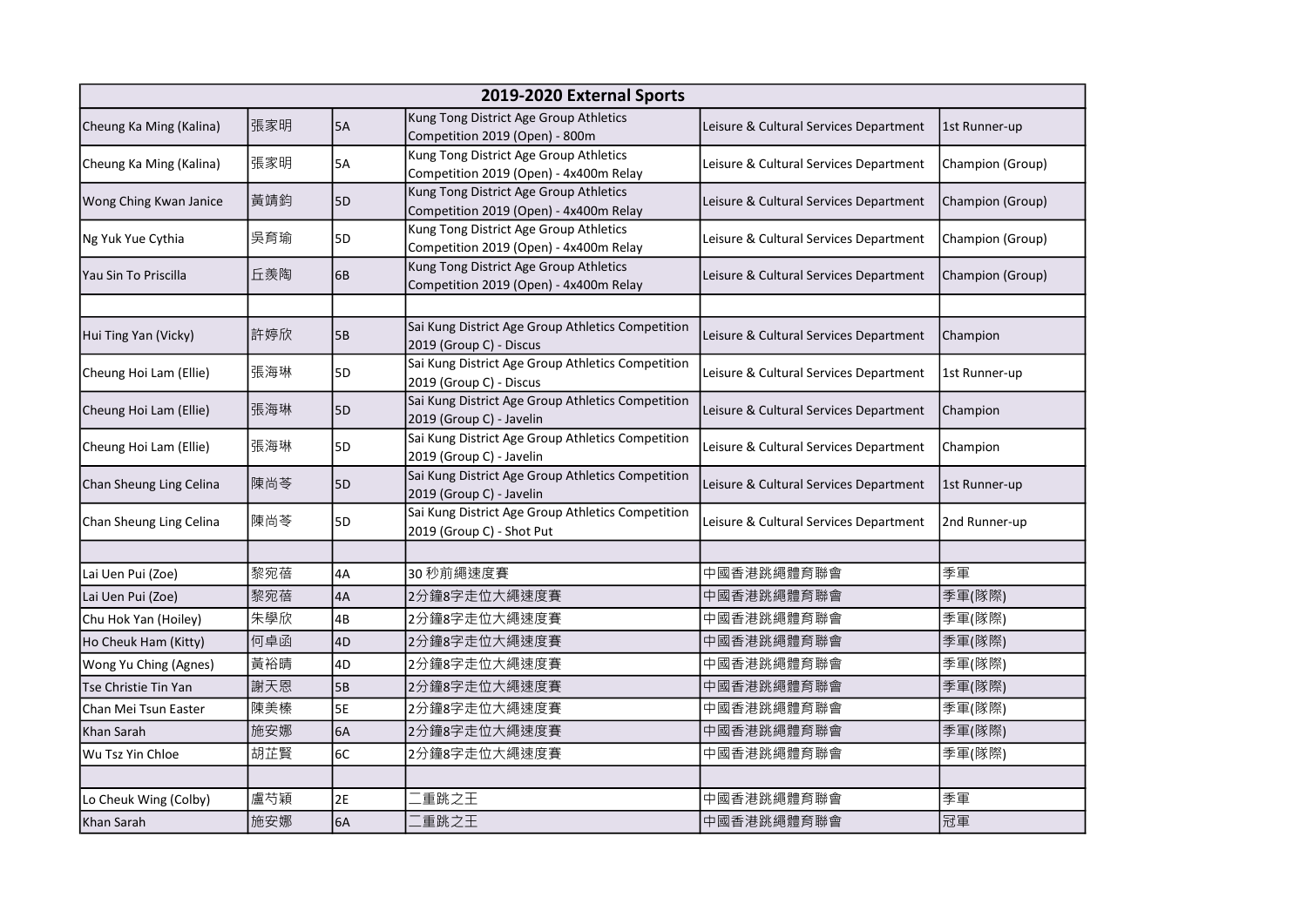|                           | 2019-2020 External Sports |                |                                                                                         |              |             |  |  |  |
|---------------------------|---------------------------|----------------|-----------------------------------------------------------------------------------------|--------------|-------------|--|--|--|
|                           |                           |                |                                                                                         |              |             |  |  |  |
| Lo Yuk Yan Justina        | 盧鈺恩                       | 5 <sub>D</sub> | Inter-school Cross Country Competition 2019-2020<br>(Division 2) - A Grade Individual   | <b>HKSSF</b> | 5th         |  |  |  |
| Lo Yuk Yan Justina        | 盧鈺恩                       | 5D             | Inter-school Cross Country Competition 2019-2020<br>(Division 2) - A Grade Team Overall | <b>HKSSF</b> | 2nd (Group) |  |  |  |
| Ng Yuk Yue Cythia         | 吳育瑜                       | 5 <sub>D</sub> | Inter-school Cross Country Competition 2019-2020<br>(Division 2) - A Grade Team Overall | <b>HKSSF</b> | 2nd (Group) |  |  |  |
| Wong Ching Kwan Janice    | 黃靖鈞                       | 5D             | Inter-school Cross Country Competition 2019-2020<br>(Division 2) - A Grade Team Overall | <b>HKSSF</b> | 2nd (Group) |  |  |  |
| Chan Ka Wai (Karry)       | 陳嘉慧                       | 6D             | Inter-school Cross Country Competition 2019-2020<br>(Division 2) - A Grade Team Overall | <b>HKSSF</b> | 2nd (Group) |  |  |  |
| Cheung Ka Ming (Kalina)   | 張家明                       | 5A             | Inter-school Cross Country Competition 2019-2020<br>(Division 2) - A Grade Team Overall | <b>HKSSF</b> | 2nd (Group) |  |  |  |
| Yip Hoi Ching (Catherine) | 葉海晴                       | 5C             | Inter-school Cross Country Competition 2019-2020<br>(Division 2) - A Grade Team Overall | <b>HKSSF</b> | 2nd (Group) |  |  |  |
| Yau Sin To Priscilla      | 丘羨陶                       | 6B             | Inter-school Cross Country Competition 2019-2020<br>(Division 2) - A Grade Team Overall | <b>HKSSF</b> | 2nd (Group) |  |  |  |
|                           |                           |                |                                                                                         |              |             |  |  |  |
| Sum Alivia Yan Lam        | 岑欣霖                       | 2E             | Inter-school Cross Country Competition 2019-2020<br>(Division 2) - C Grade Team Overall | <b>HKSSF</b> | 6th (Group) |  |  |  |
| Wong Po Yin Bonnie        | 黃寶賢                       | 2C             | Inter-school Cross Country Competition 2019-2020<br>(Division 2) - C Grade Team Overall | <b>HKSSF</b> | 6th (Group) |  |  |  |
| Ge Jia En (Sophia)        | 葛嘉恩                       | 1B             | Inter-school Cross Country Competition 2019-2020<br>(Division 2) - C Grade Team Overall | <b>HKSSF</b> | 6th (Group) |  |  |  |
| Ng Cheuk Yiu (Cheryl)     | 吳綽瑤                       | 2A             | Inter-school Cross Country Competition 2019-2020<br>(Division 2) - C Grade Team Overall | <b>HKSSF</b> | 6th (Group) |  |  |  |
| Kwan Cheuk Tung (Scarlet) | 關汋桐                       | 2E             | Inter-school Cross Country Competition 2019-2020<br>(Division 2) - C Grade Team Overall | <b>HKSSF</b> | 6th (Group) |  |  |  |
| Chan Chi Lam (Zinna)      | 陳姿霖                       | 2B             | Inter-school Cross Country Competition 2019-2020<br>(Division 2) - C Grade Team Overall | <b>HKSSF</b> | 6th (Group) |  |  |  |
| Ng Ka Huen (Monica)       | 伍嘉暄                       | 1C             | Inter-school Cross Country Competition 2019-2020<br>(Division 2) - C Grade Team Overall | <b>HKSSF</b> | 6th (Group) |  |  |  |
| Hui Cyrene                | 許鎧珈                       | 1C             | Inter-school Cross Country Competition 2019-2020<br>(Division 2) - C Grade Team Overall | <b>HKSSF</b> | 6th (Group) |  |  |  |
|                           |                           |                |                                                                                         |              |             |  |  |  |
| Lo Yuk Yan Justina        | 盧鈺恩                       | 5D             | Inter-school Cross Country Competition 2019-2020<br>(Division 2) - Team Overall         | <b>HKSSF</b> | 5th (Group) |  |  |  |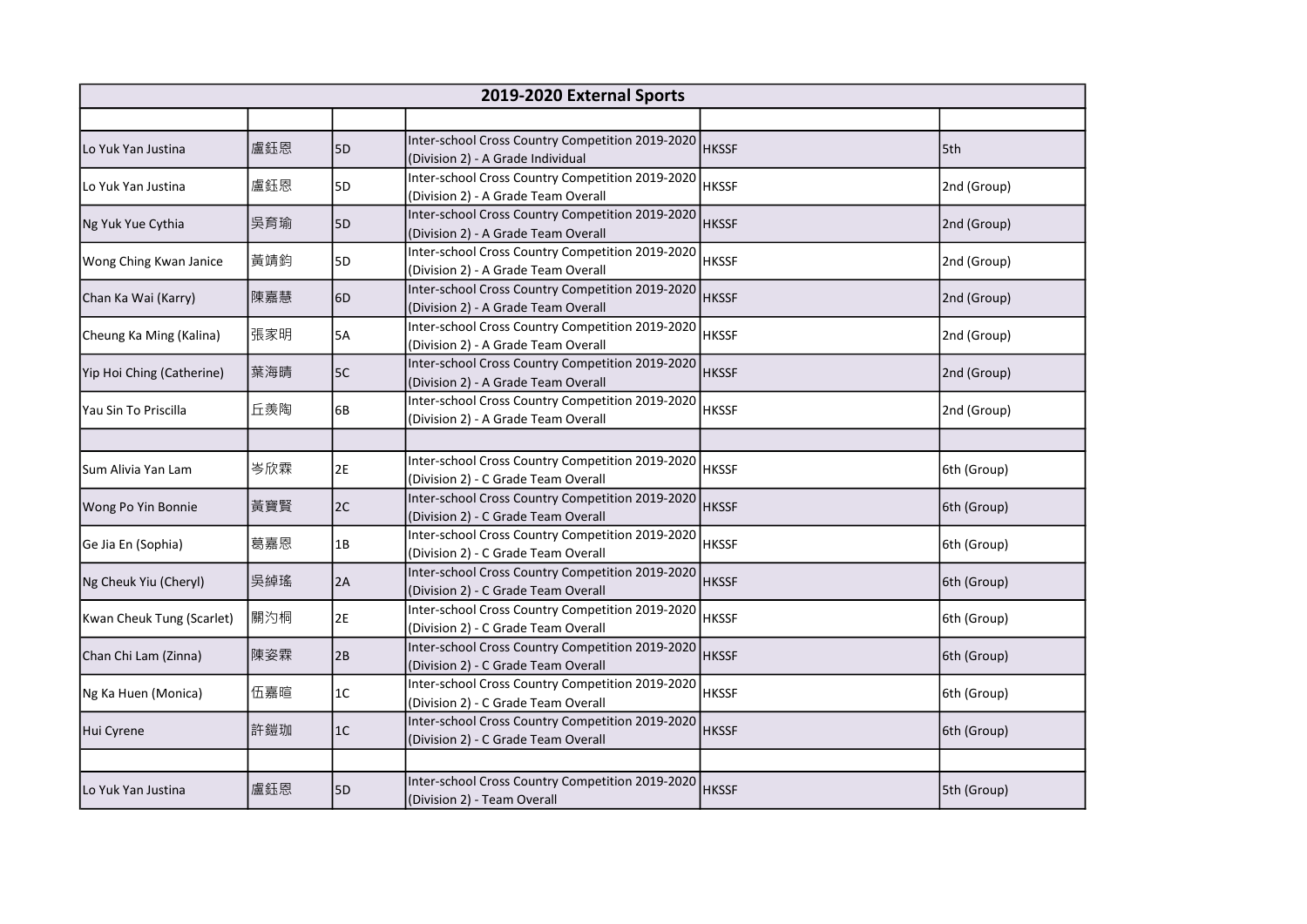|                           | 2019-2020 External Sports |    |                                                                                 |              |             |  |  |  |
|---------------------------|---------------------------|----|---------------------------------------------------------------------------------|--------------|-------------|--|--|--|
| Ng Yuk Yue Cythia         | 吳育瑜                       | 5D | Inter-school Cross Country Competition 2019-2020<br>(Division 2) - Team Overall | HKSSF        | 5th (Group) |  |  |  |
| Wong Ching Kwan Janice    | 黃靖鈞                       | 5D | Inter-school Cross Country Competition 2019-2020<br>(Division 2) - Team Overall | <b>HKSSF</b> | 5th (Group) |  |  |  |
| Chan Ka Wai (Karry)       | 陳嘉慧                       | 6D | Inter-school Cross Country Competition 2019-2020<br>(Division 2) - Team Overall | <b>HKSSF</b> | 5th (Group) |  |  |  |
| Cheung Ka Ming (Kalina)   | 張家明                       | 5A | Inter-school Cross Country Competition 2019-2020<br>(Division 2) - Team Overall | <b>HKSSF</b> | 5th (Group) |  |  |  |
| Yip Hoi Ching (Catherine) | 葉海晴                       | 5C | Inter-school Cross Country Competition 2019-2020<br>(Division 2) - Team Overall | <b>HKSSF</b> | 5th (Group) |  |  |  |
| Yau Sin To Priscilla      | 丘羨陶                       | 6B | Inter-school Cross Country Competition 2019-2020<br>(Division 2) - Team Overall | <b>HKSSF</b> | 5th (Group) |  |  |  |
| Man Wai Yan (Annabel)     | 文蔚慇                       | 4C | Inter-school Cross Country Competition 2019-2020<br>(Division 2) - Team Overall | <b>HKSSF</b> | 5th (Group) |  |  |  |
| Yeung Yee Fei Venus       | 楊綺霏                       | 3C | Inter-school Cross Country Competition 2019-2020<br>(Division 2) - Team Overall | <b>HKSSF</b> | 5th (Group) |  |  |  |
| Ng Abigail Hali           | 吳凱兒                       | 4C | Inter-school Cross Country Competition 2019-2020<br>(Division 2) - Team Overall | <b>HKSSF</b> | 5th (Group) |  |  |  |
| Chu Hok Yan (Hoiley)      | 朱學欣                       | 4B | Inter-school Cross Country Competition 2019-2020<br>(Division 2) - Team Overall | <b>HKSSF</b> | 5th (Group) |  |  |  |
| Lee Pui Yin Noelle        | 李沛妍                       | 3D | Inter-school Cross Country Competition 2019-2020<br>(Division 2) - Team Overall | <b>HKSSF</b> | 5th (Group) |  |  |  |
| Wan Nok Yi Elle           | 温諾怡                       | 3B | Inter-school Cross Country Competition 2019-2020<br>(Division 2) - Team Overall | <b>HKSSF</b> | 5th (Group) |  |  |  |
| Ng Cheuk Kei (Chloe)      | 吳綽琦                       | 2E | Inter-school Cross Country Competition 2019-2020<br>(Division 2) - Team Overall | <b>HKSSF</b> | 5th (Group) |  |  |  |
| Sum Alivia Yan Lam        | 岑欣霖                       | 2E | Inter-school Cross Country Competition 2019-2020<br>(Division 2) - Team Overall | <b>HKSSF</b> | 5th (Group) |  |  |  |
| Wong Po Yin Bonnie        | 黃寶賢                       | 2C | Inter-school Cross Country Competition 2019-2020<br>(Division 2) - Team Overall | <b>HKSSF</b> | 5th (Group) |  |  |  |
| Ge Jia En (Sophia)        | 葛嘉恩                       | 1B | Inter-school Cross Country Competition 2019-2020<br>(Division 2) - Team Overall | <b>HKSSF</b> | 5th (Group) |  |  |  |
| Ng Cheuk Yiu (Cheryl)     | 吳綽瑤                       | 2A | Inter-school Cross Country Competition 2019-2020<br>(Division 2) - Team Overall | <b>HKSSF</b> | 5th (Group) |  |  |  |
| Kwan Cheuk Tung (Scarlet) | 關汋桐                       | 2E | Inter-school Cross Country Competition 2019-2020<br>(Division 2) - Team Overall | <b>HKSSF</b> | 5th (Group) |  |  |  |
| Chan Chi Lam (Zinna)      | 陳姿霖                       | 2B | Inter-school Cross Country Competition 2019-2020<br>(Division 2) - Team Overall | <b>HKSSF</b> | 5th (Group) |  |  |  |